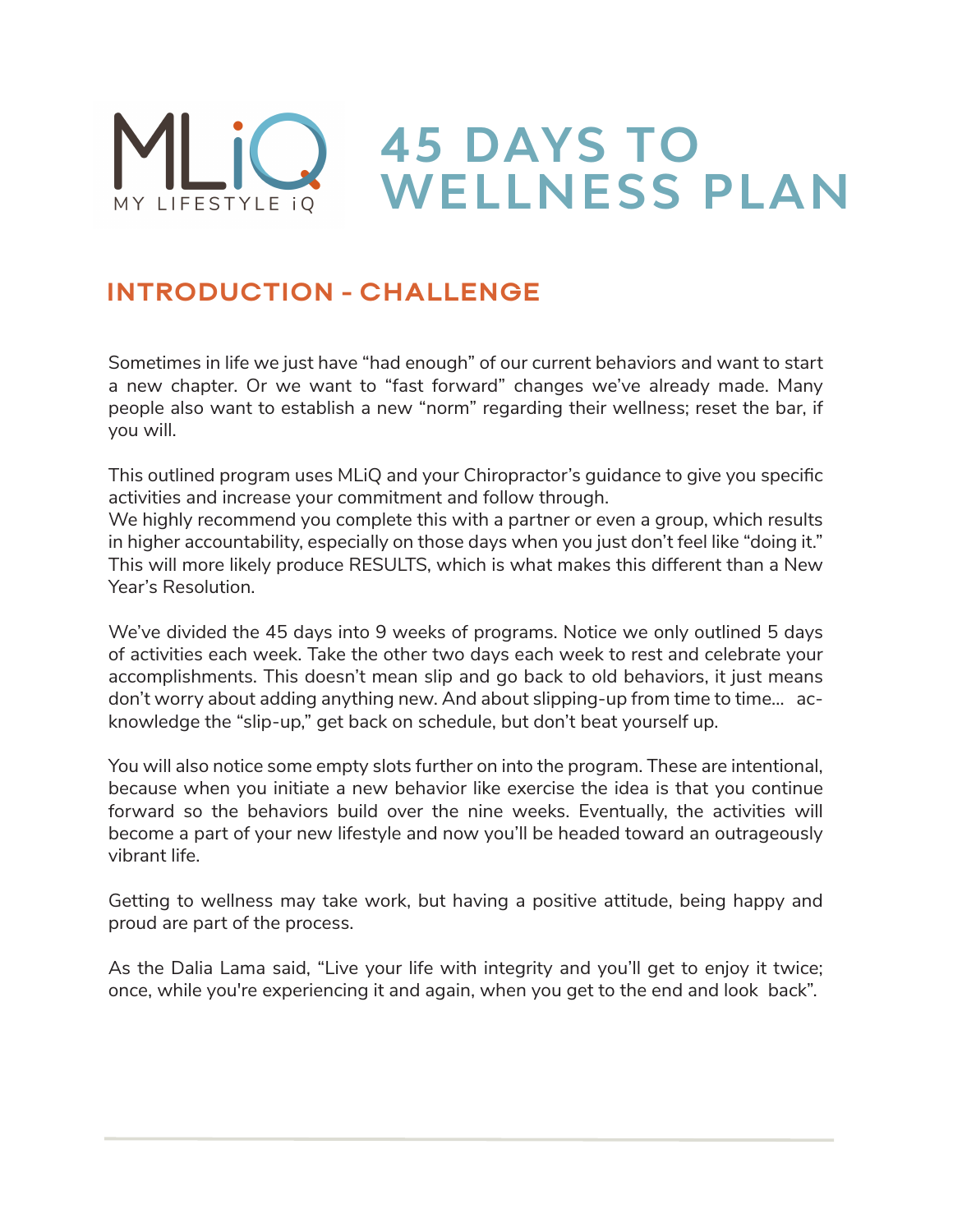# **LET'S GET STARTED**

#### WEEK ONE - GET ORGANIZED

**DAY 1** | Open up your MLiQ app and take the first 3 assessments (Research, Vital Health and Goals). If this is the first time you have entered MLiQ, be sure to listen to the INTRODUCTION to the App and the Vital Health section.

Make a list of your short-term (45 day) goals and long term (1 year goals). Be specific and share these with your doctor on your next visit

**DAY 2** | Find an "accountability partner" to do the program with you, if possible.

**DAY 3** | Take the NeuroScore assessment and get your weekly behavior's program running. Remember, listen to the introductions before you jump into the activities; we promise, it will help you get more out of the app/process.

**DAY 4** | If you have a wearable that records biometrics, make sure that you record them in the App.

**DAY 5** | Order any products you may need for the next 8 weeks, such as - a cleanse program (get a recommendation from your Chiropractor), light weights less than 15lbs or less than 30 lbs and talk to your Chiropractor to determine if you should be taking supplements.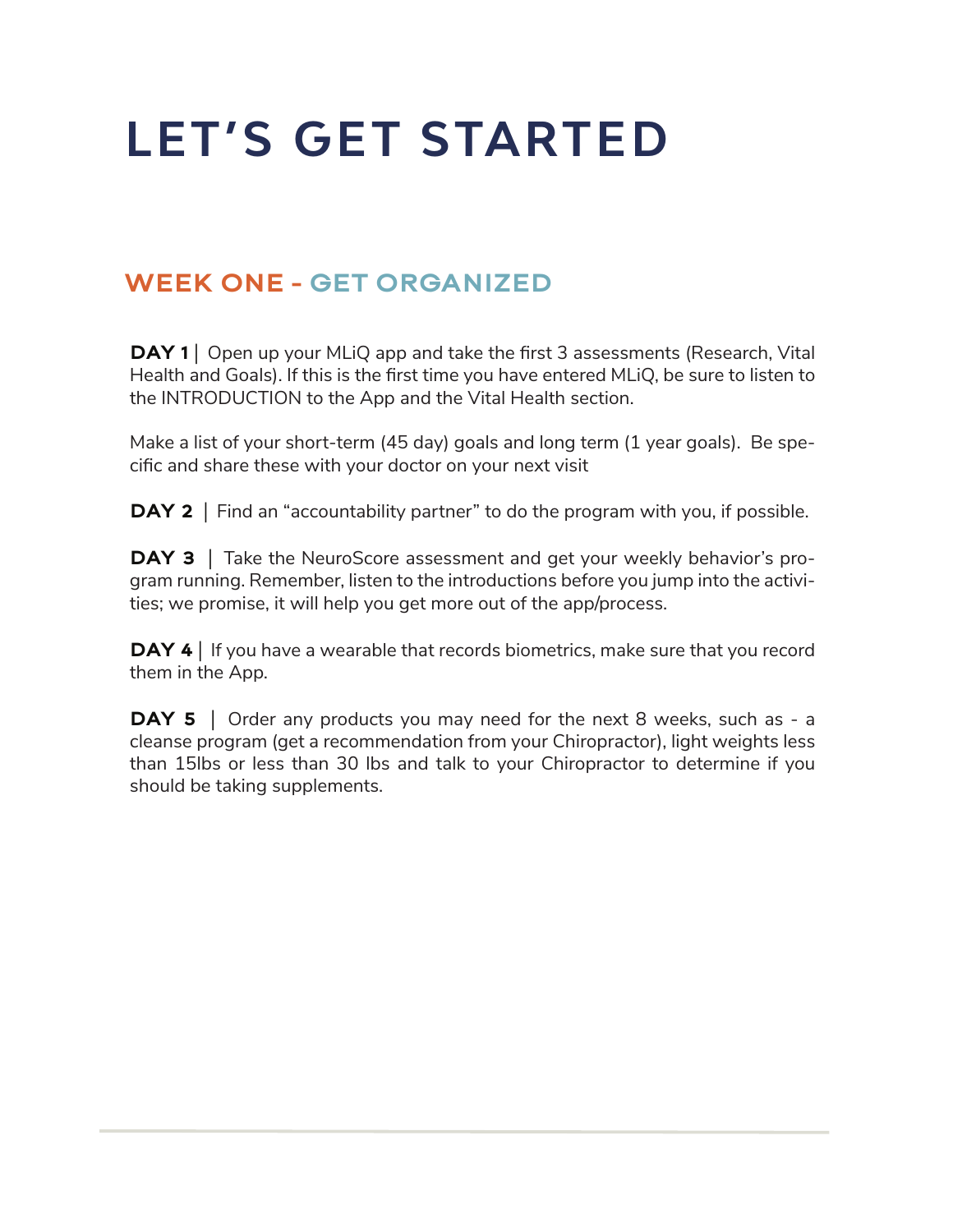## WEEK TWO - NOURISH

**DAY 6** | Take the Nourish assessment and review all the programs.

**DAY 7** | Start the 8 week program on the 4 Core Eating Habits. If you are doing some of these already then skip them, otherwise devote 2 weeks to ingraining each of the 4 Habits.

Develop a menu for the next week (three meals a day) and a detailed shopping list. When you get to the grocery store, STICK TO THE LIST.

**DAY 8** | Set time aside to cook each day. If you're eating out, review the 'Dining Out' video found in the Nourish Domain (under the Lifestyle Menu program). While you're there, look over all the topics in this program and watch the videos that apply like, Food Addiction, Meal Timing, Alcohol or Intermittent fasting, etc. All these topics have short videos and are good education, advice and reminders.

**DAY 9** | Make a list/commitment to get rid of 1 "bad" food item each week and add 2 good items each week for the next 7 weeks. (example: eliminate eating cereal out of a box and add two green vegetables to your diet.) Make a list for the remaining 7 weeks and share it.

**DAY 10** | Clean House - Go through and get rid of all your non-organic cleaning chemicals and make a trip to the store and replace them with non-toxic cleaners.

## WEEK THREE - FLOURISH

**DAY 11** | Take the FLOURISH assessment and review the programs in this MLiQ Domain.

**DAY 12** | Watch the Introduction to 21 DAYS TO A POSITIVE LIFE and start with 'Gratitude'.

**DAY 13** | Review the HAPPINESS APPLIED menu and watch any of the short videos that stimulate your imagination.

DAY 14 | FLOURISH-Do each of the Basic (5 mins. each) 4 CORE SKILLS OF HAP-PINESS.

DAY 15 | FLOURISH-Select one of the 4 CORE SKILLS OF HAPPINESS (ie. Integrity or Resilience) and do the Advanced program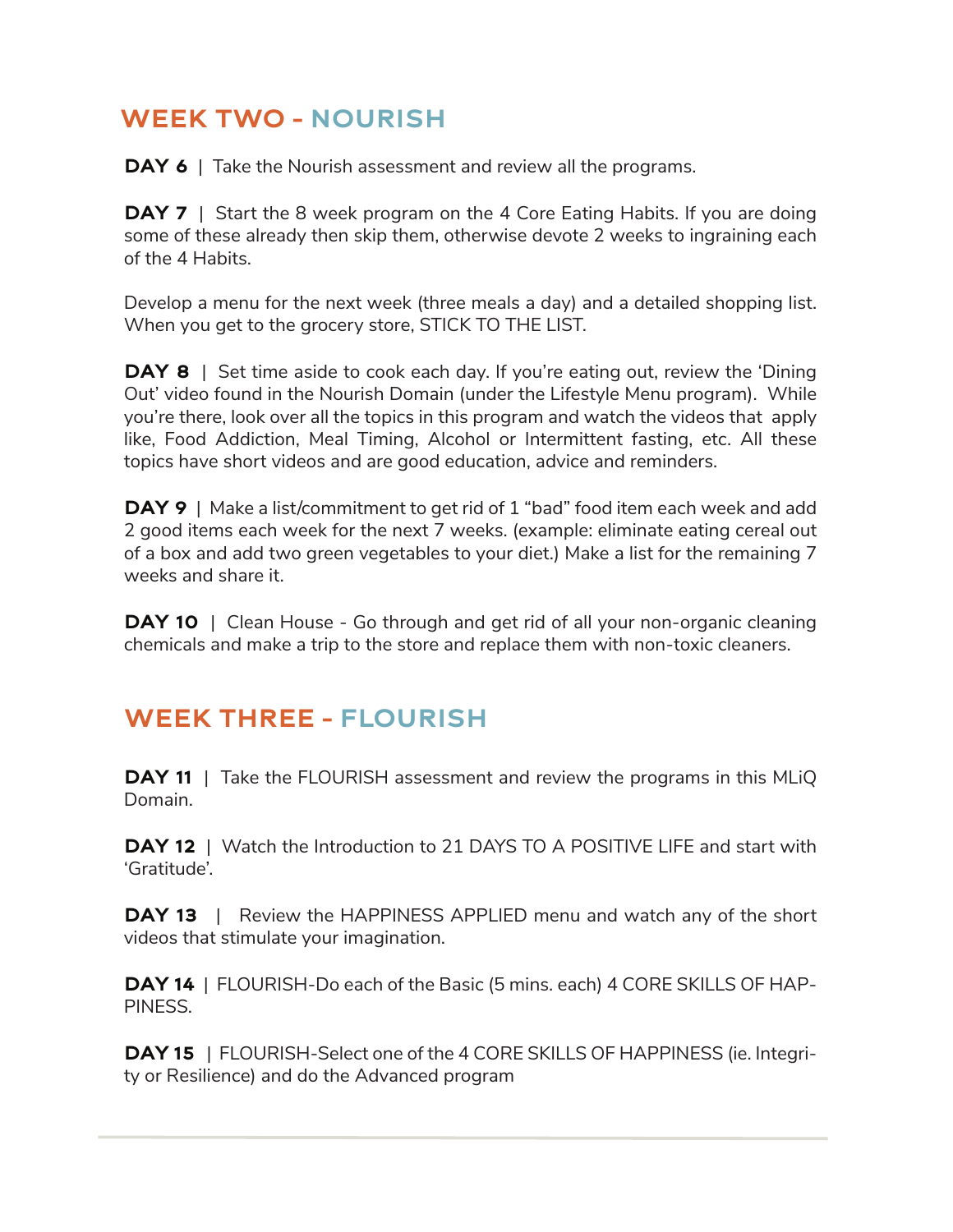## WEEK FOUR - CLEANSE

**DAY 16** | Your cleanse should have arrived. Read the manual and let's start the 10 day cleanse program.

**DAY 17** | Stay focused on the cleanse and continuing the programs started during the first 15 days of the 45 DAYS TO WELLNESS PROGRAM for the rest of the week.

**DAY 18** | NOURISH-Review the ON YOUR RADAR program and begin to schedule these activities for implementation over the next year.

#### **DAY 19**

DAY 20

#### WEEK FIVE - BRAIN HEALTH

**DAY 21** | Take the Brain Health assessment, get a score and select the appropriate Basic, Intermediate or Advanced level.

**DAY 22** | BRAIN HEALTH-Begin the Brain Health routine based on your score and do the routine 2x per day (morning and evening).

**DAY 23** | BRAIN HEALTH-continue for the rest of the week while completing your 10 day Cleanse along with the other behaviors and activities from the first 20 days.

DAY 24

DAY 25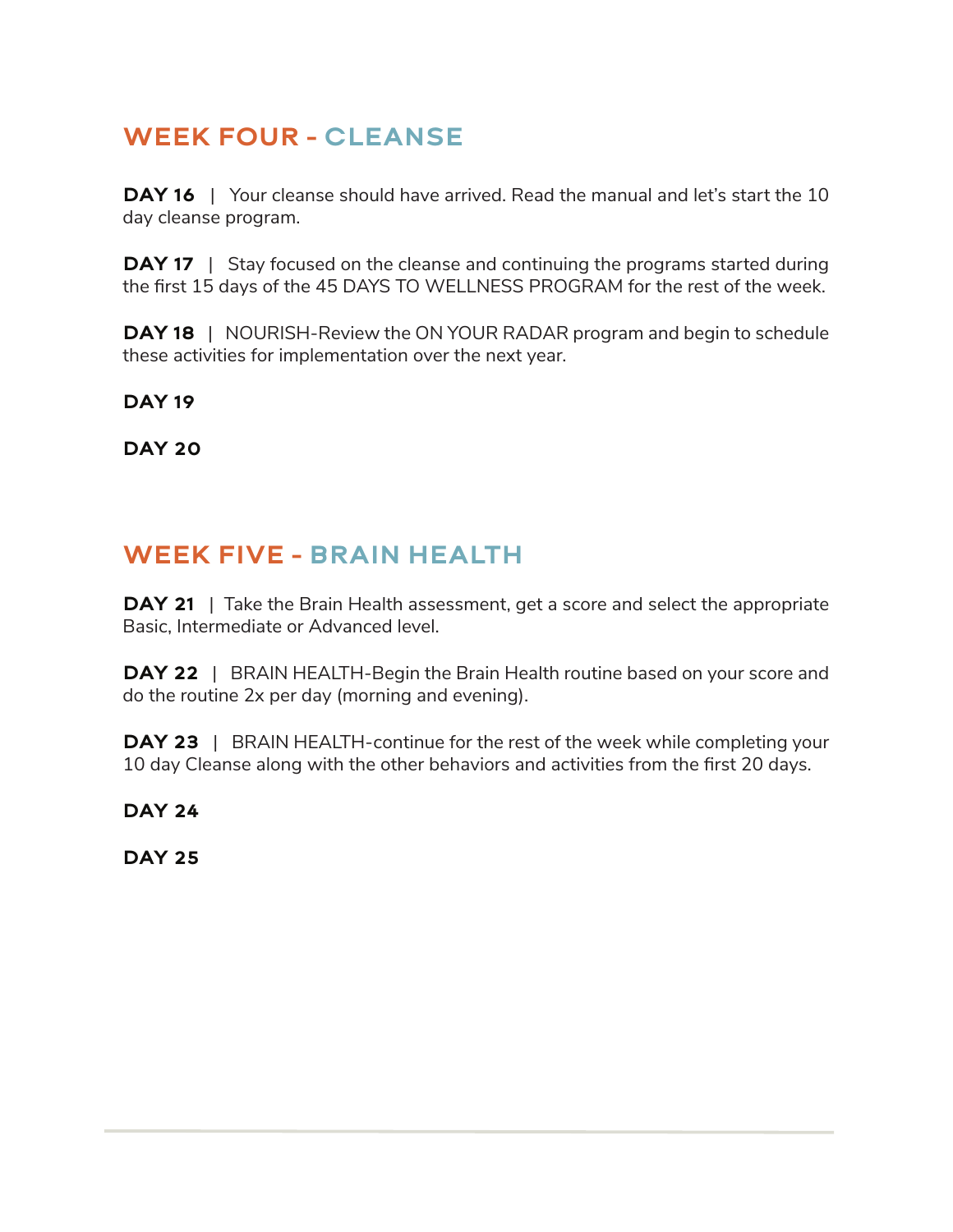#### WEEK SIX - MOVEMENT

**DAY 26** | Take the MOVEMENT assessment and use the score to place yourself in the Basic, Intermediate or Advanced courses. We suggest that you do the Yoga routine each morning, but you do have the choice to do the Gym routine.

**DAY 27** | Continue on with all the activities you've initiated in the first 25 days.

DAY 28

DAY 29

DAY 30

#### WEEK SEVEN - MEDITATION AND MINDFULNESS

**DAY 31** | FLOURISH-Watch the short videos on BREATHING and WALKING in the LIFE STYLE MENU.

DAY 32 | FLOURISH-Watch the MEDITATION video under the 21 DAYS TO A POSITIVE LIFE and include this for the next 21 days.

**DAY 33** | FLOURISH-Watch the short video ABUNDANCE under the LIFESTYLE MENU program.

**DAY 34** | FLOURISH-Watch the short video SOCIAL AND MENTAL ENGAGEMENT under the LIFESTYLE MENU.

#### DAY 35

#### WEEK EIGHT - SLEEP

**DAY 36** | NOURISH...Begin the 6 week SLEEP program located in the ADVANCED section of NOURISH

DAY 37 Continue with all the programs you've initiated in the first 35 days.

DAY 38 DAY 39 DAY 40